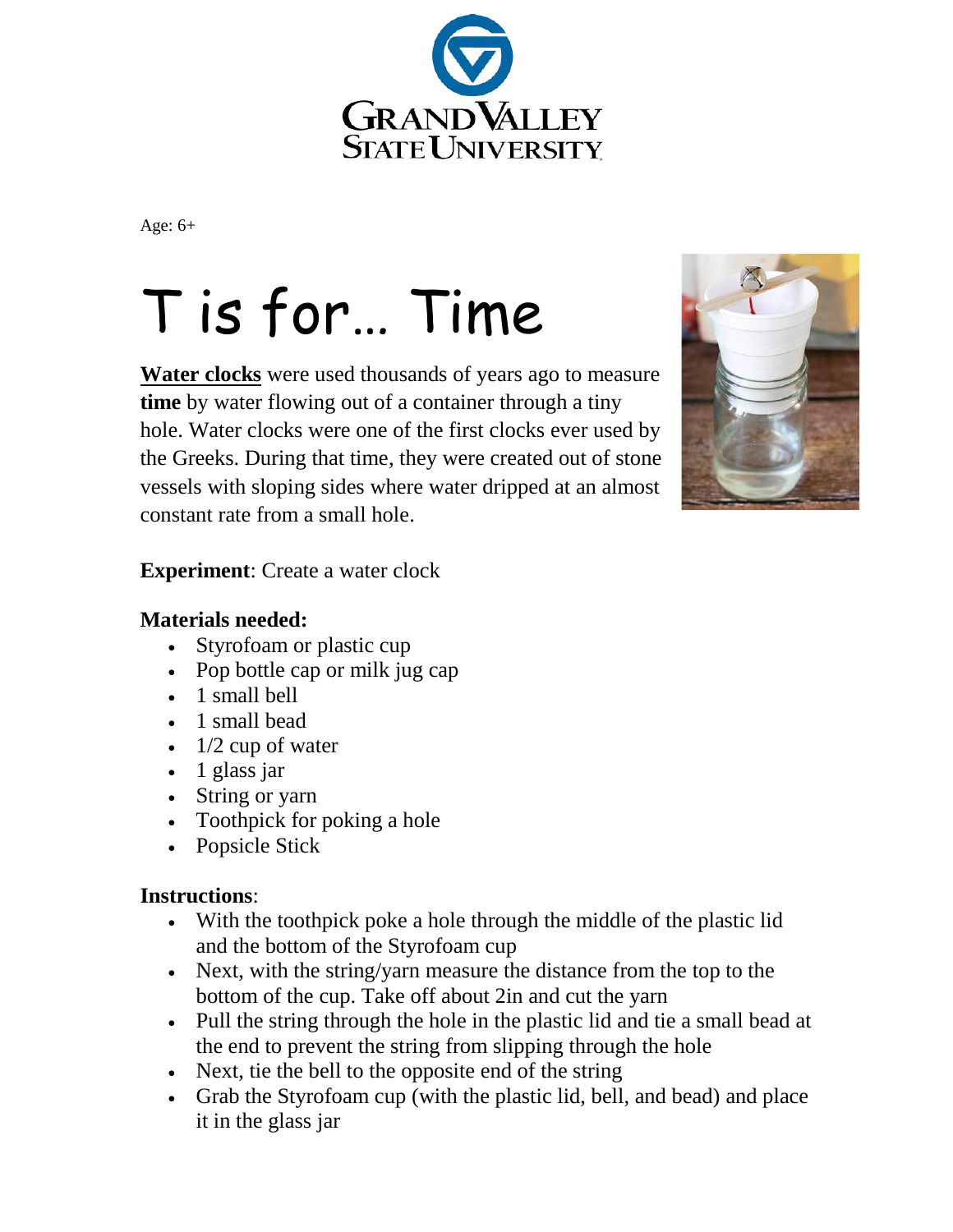- Place a popsicle stick on top of the Styrofoam cup and balance the bell on the popsicle stick. The plastic lid should hang down in the Styrofoam cup
- Add  $\frac{1}{2}$  of water to the cup (hold the popsicle stick with the bell in place)
	- o The plastic cap should float and the bell should remain on the popsicle stick
- You should notice the water dripping out of the bottom of the cup into the glass jar. As the water drains out of the cup, the bell will be pulled into the cup. The sound of the bell is the "alarm"

# **Additional experiments with the DIY water clock:**

- o Time how long it takes for the water to flow out of the cup and the "alarm" to go off
- o Add holes and see if that makes a difference in the time; if you have an additional Styrofoam cup you can make different sized holes
- o Add oil or syrup instead of water and see if it takes a shorter/longer amount of time for the "alarm" to go off

# **Career Exploration:**

- **Chemical Engineer:** Chemical engineers apply the principles of chemistry, biology, physics, and math to solve problems that involve the production or use of chemicals, fuel, drugs, food, and many other products. They design processes and equipment for large-scale manufacturing, plan and test production methods and byproducts treatment, and direct facility operations.
- **Mechanical Engineer:** An engineer designs and builds complex products, machines, and system. A mechanical engineer works with how things are made and how machines operate. They also design and builds complex products, machines, and systems. Mechanical engineers also help with the invention of many machines, including the early inventions of simple machines like the wheel and axle.
- **Design Engineer:** Is a type of engineer that is focused on the design process of an engineering product and/or discipline. Design engineers usually work on products and systems that involve adapting and using complex scientific and mathematical techniques

To learn more about this activity, please visit: